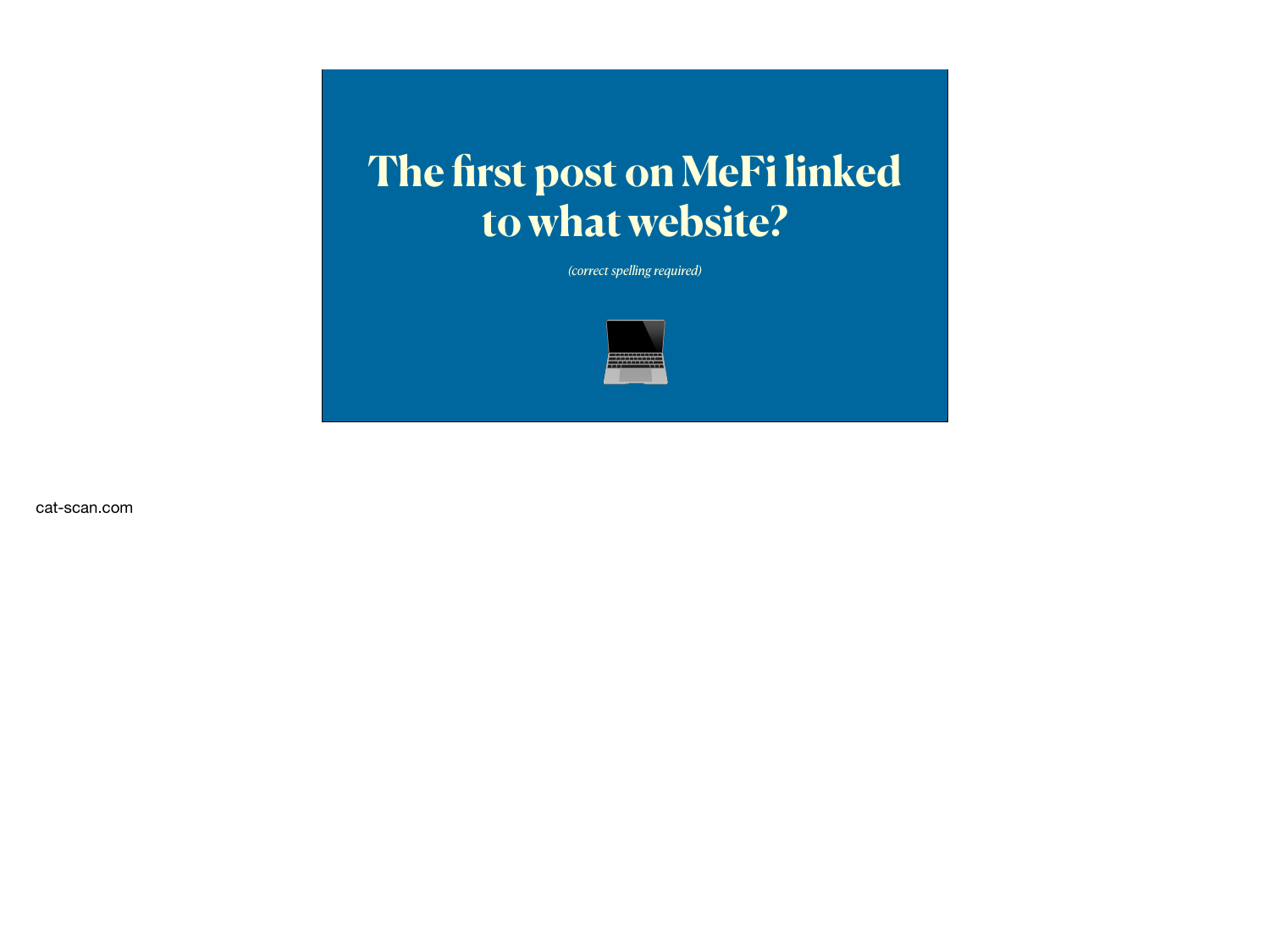**vacapinta helped with Europeantime moderation in the early days. What was his nickname?**



Midnight Mod!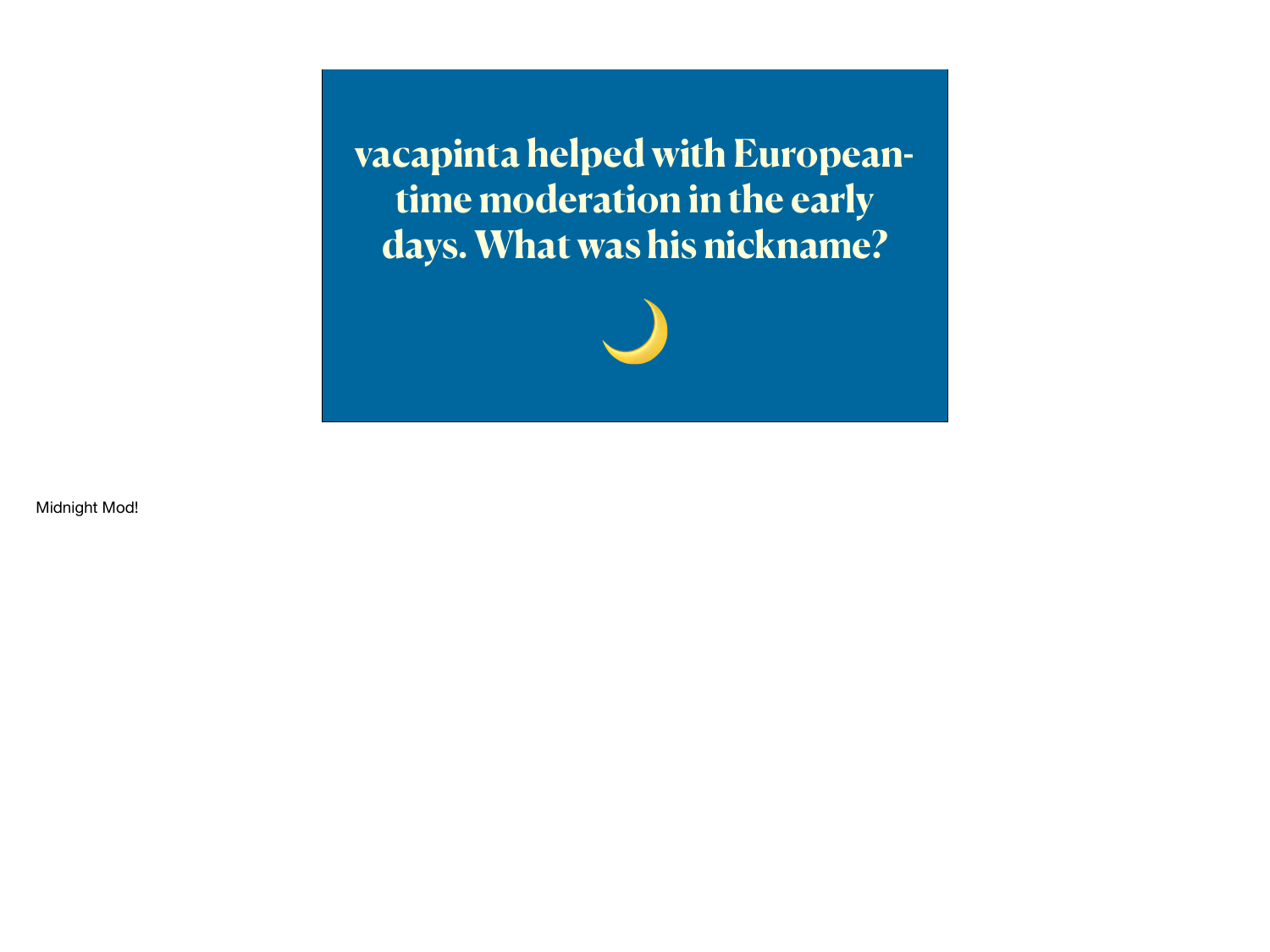**What's the acronym people use when their post consists of only one video link?**



SLYT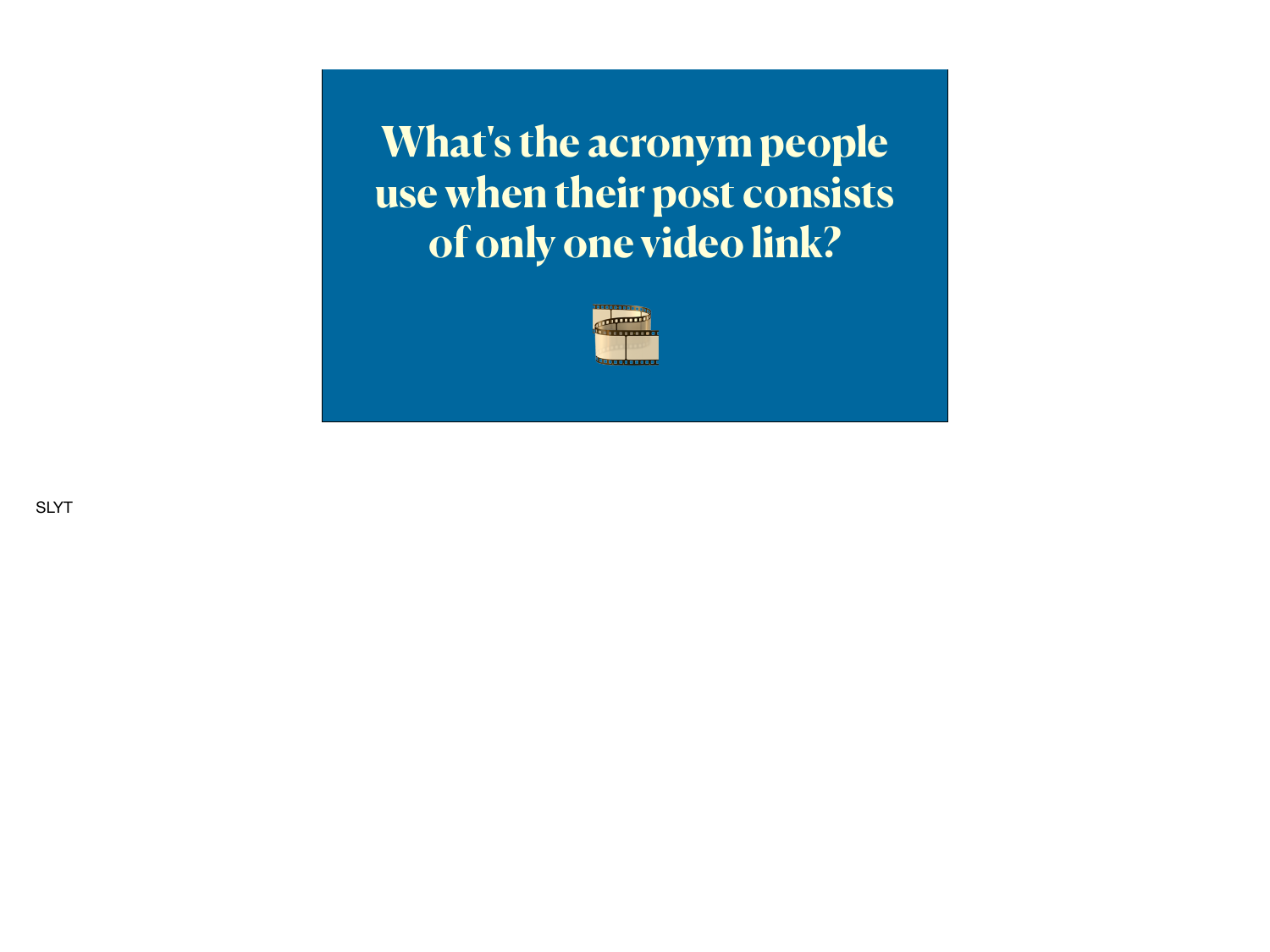**Without peeking, guess what the last-assigned usernumber of 2020 was?**



309388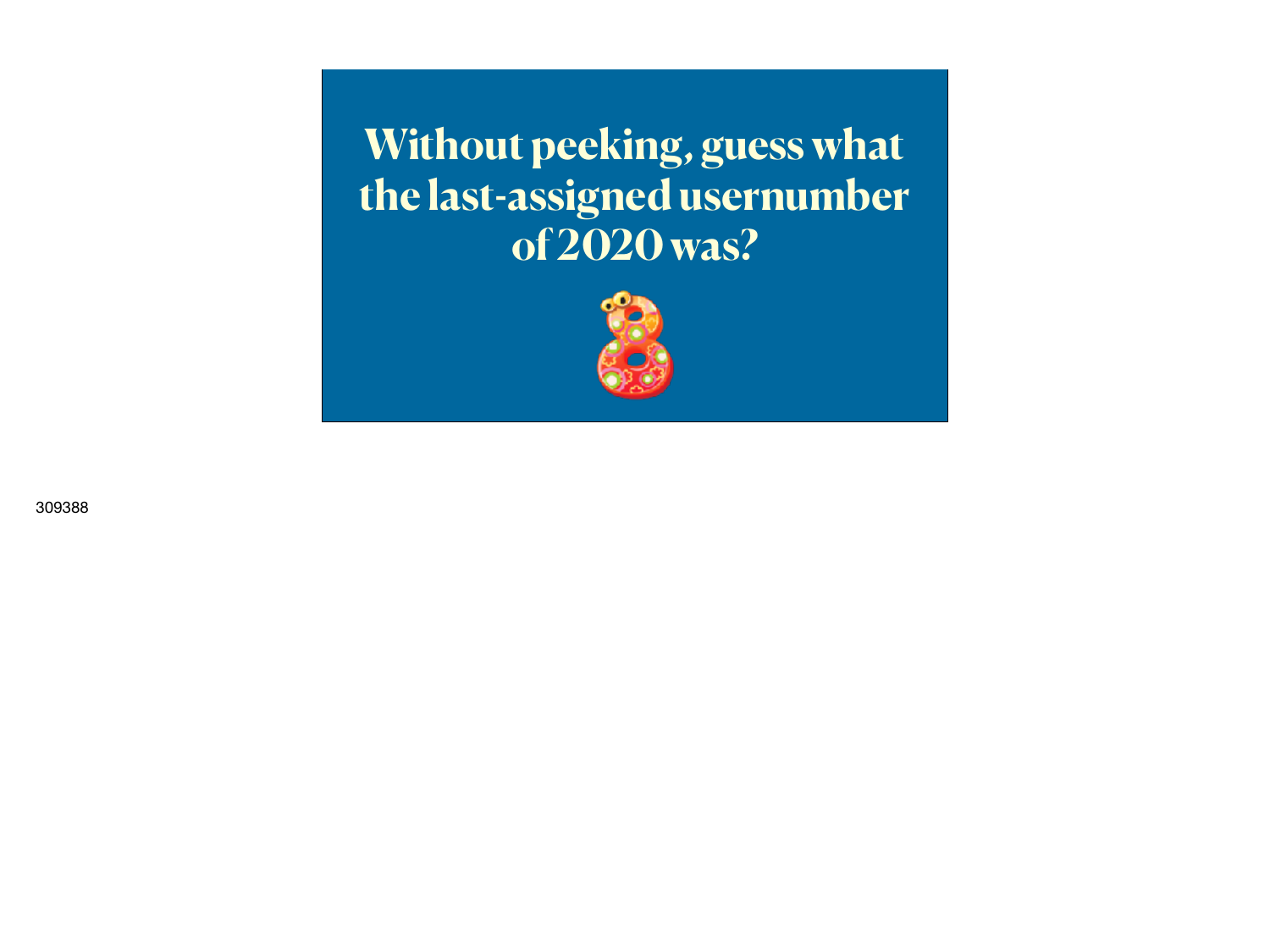**What is the most-favorited MeFi Music track of all time?**



Punch 'Em In The Dick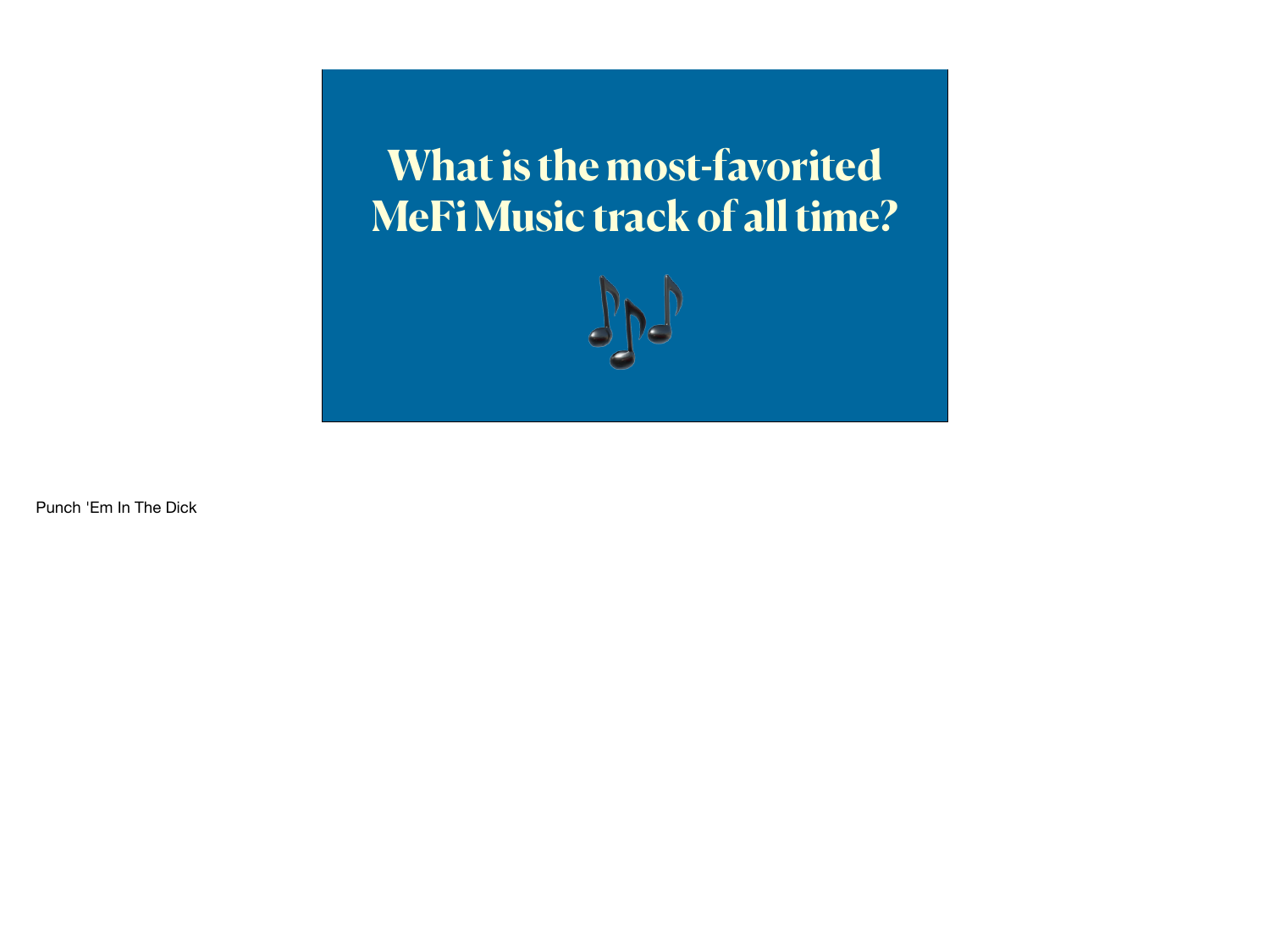**Eight MeFites (besides cortex) have uploaded over 100 songs to MeFiMu. Can you name one of them?**



ageispolis, askmeaboutLOOM, Astro Zombie, Brodyaga, CarrotAdventure, chococat, flapjax at midnite, pyramid termite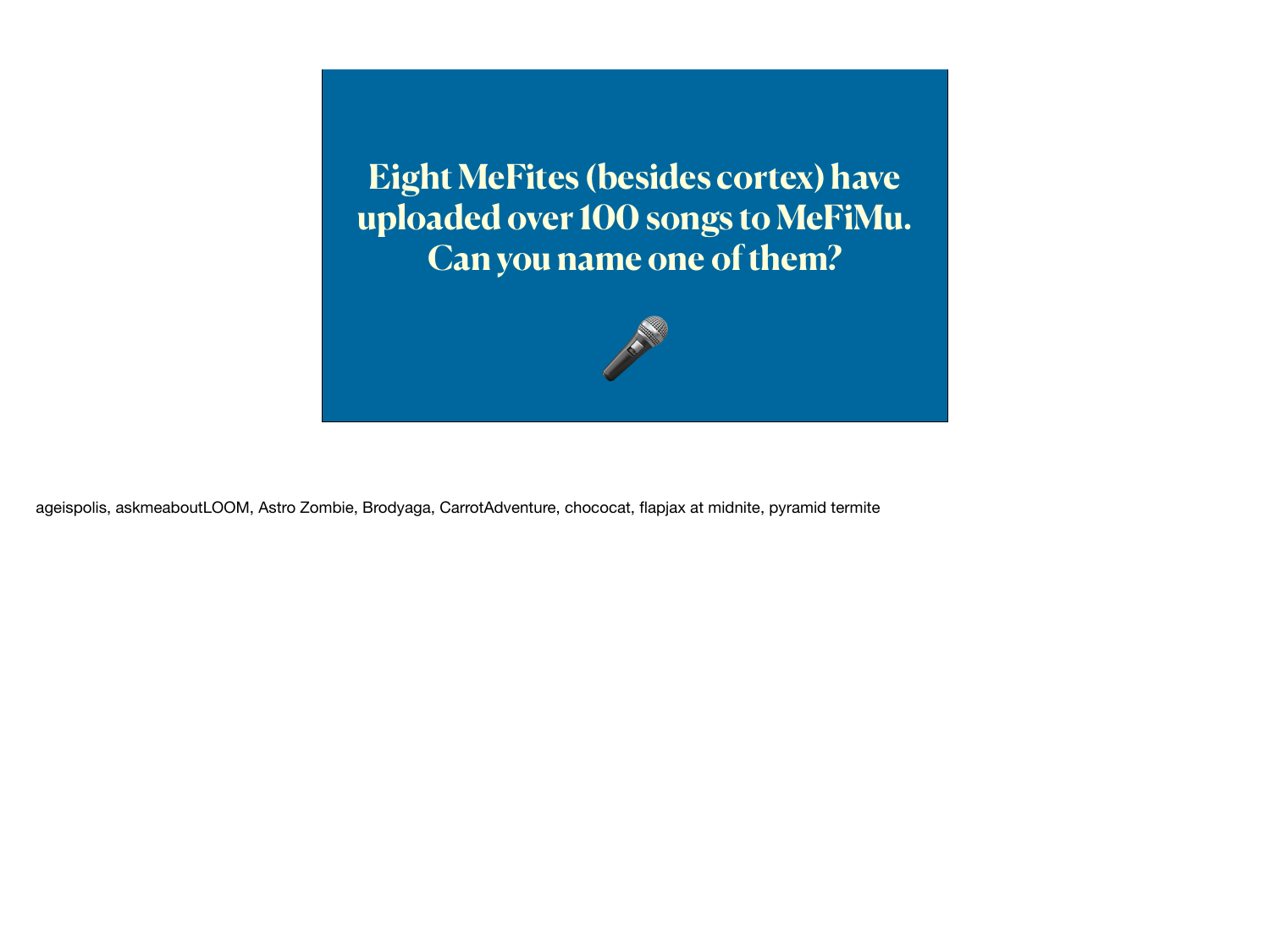**When users suspect a post of being a shill post, they call it by what drink-themed name?**



Pepsi Blue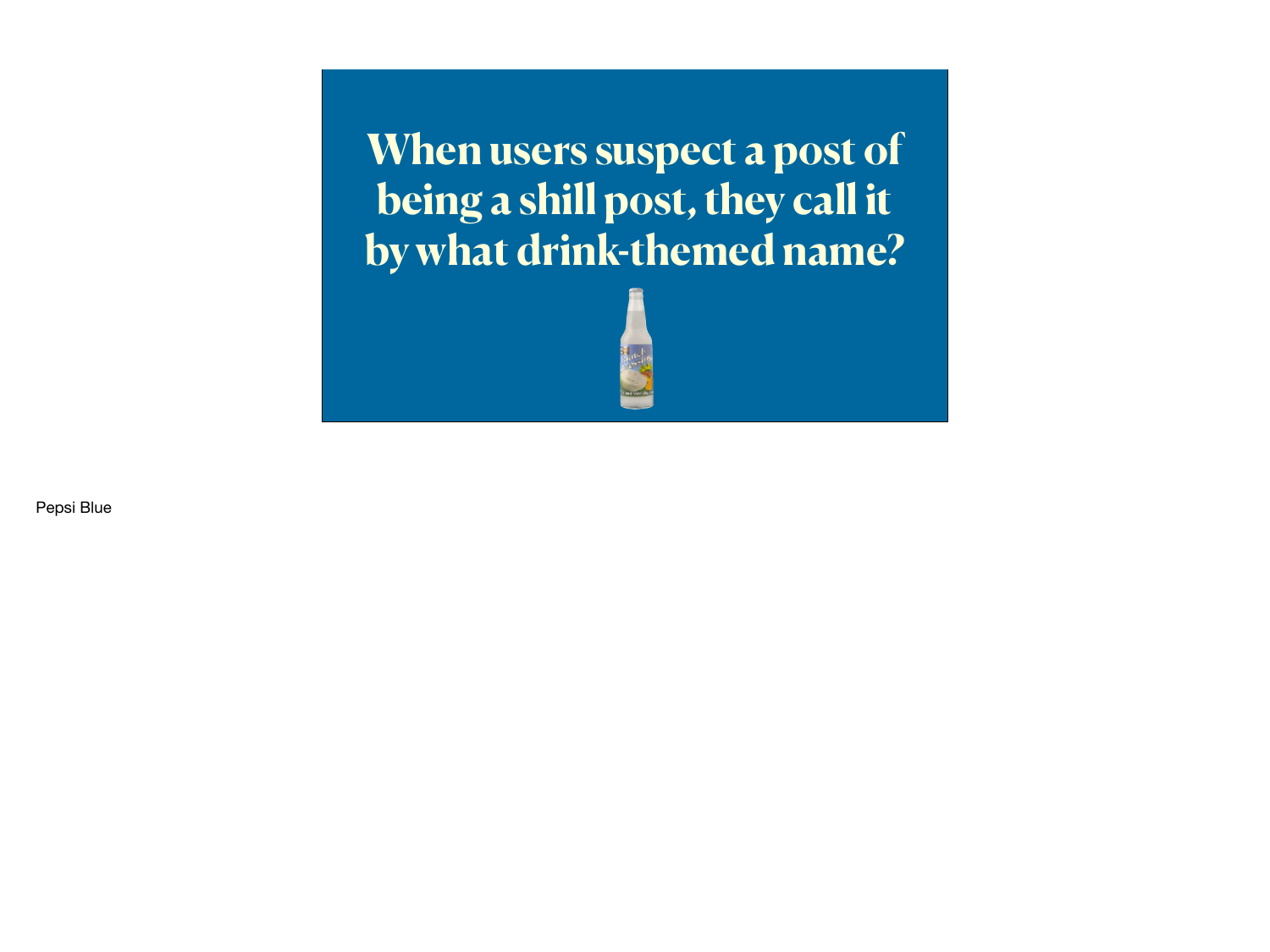## **Cortex calls what poem "the unofficial poem of MetaFilter"**



This is just to say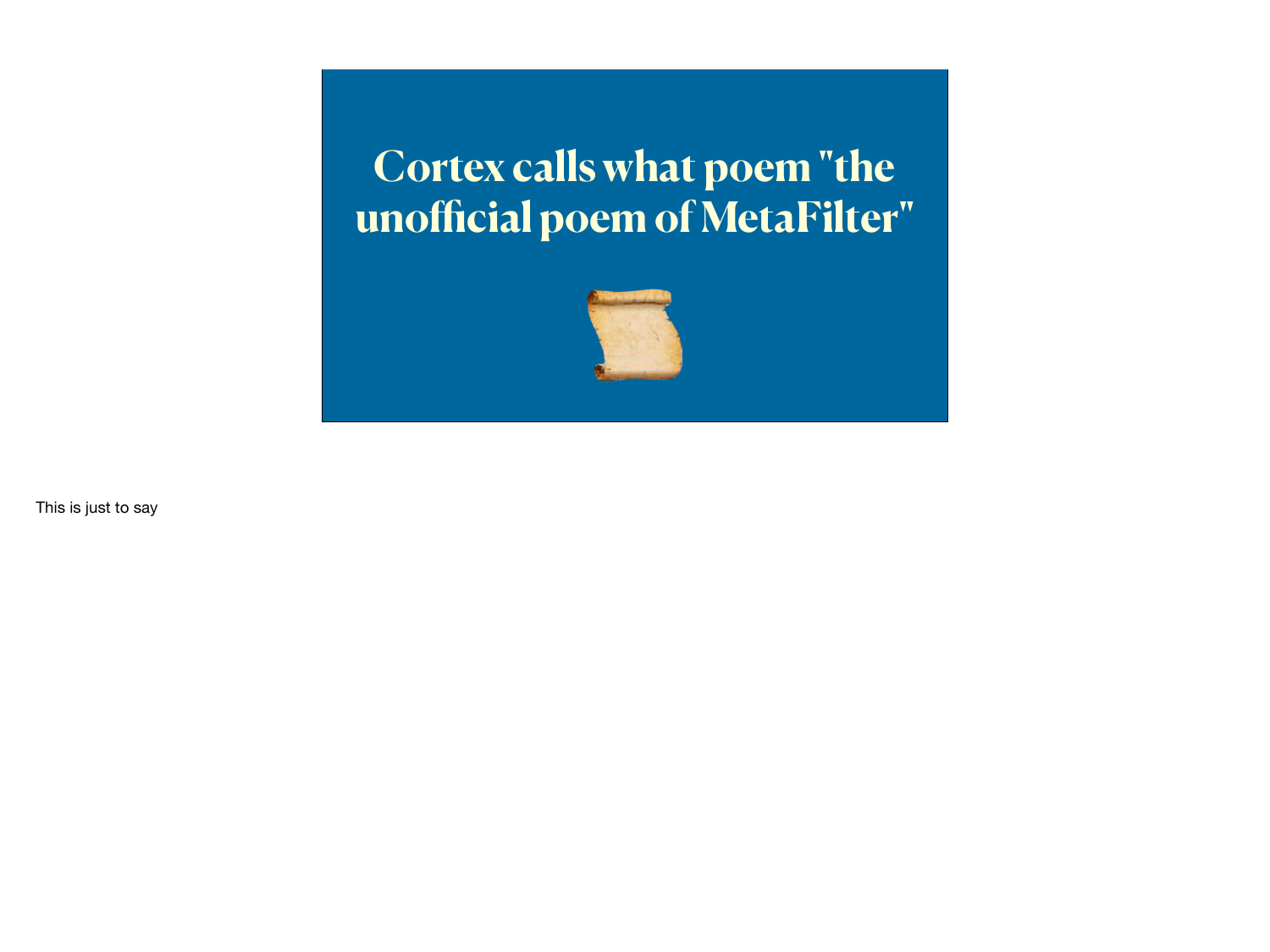**According to anildash what color background is "more professional"?**



**White**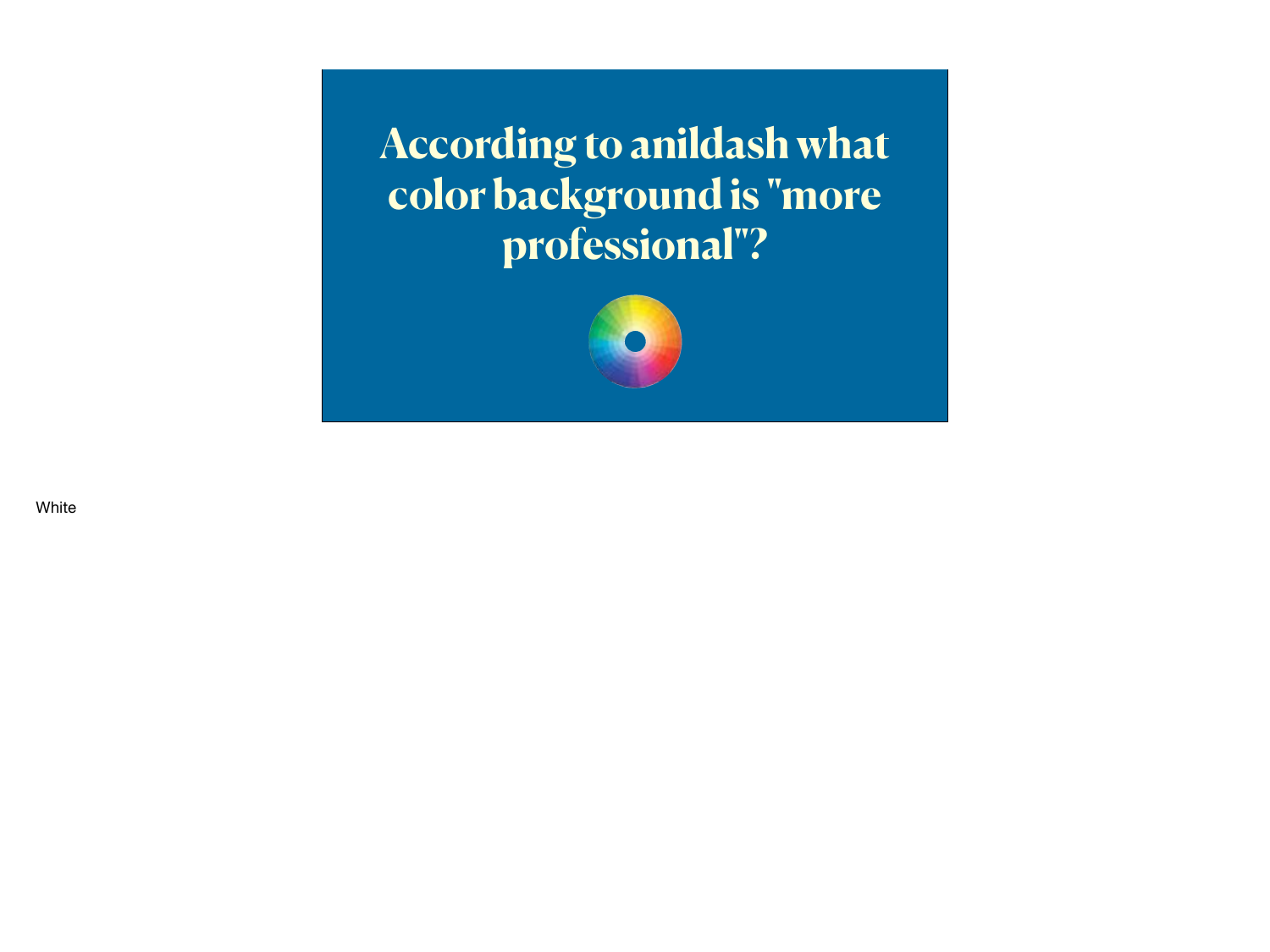## **When and why was MeFi Chat originally set up?**



2012 for the presidential election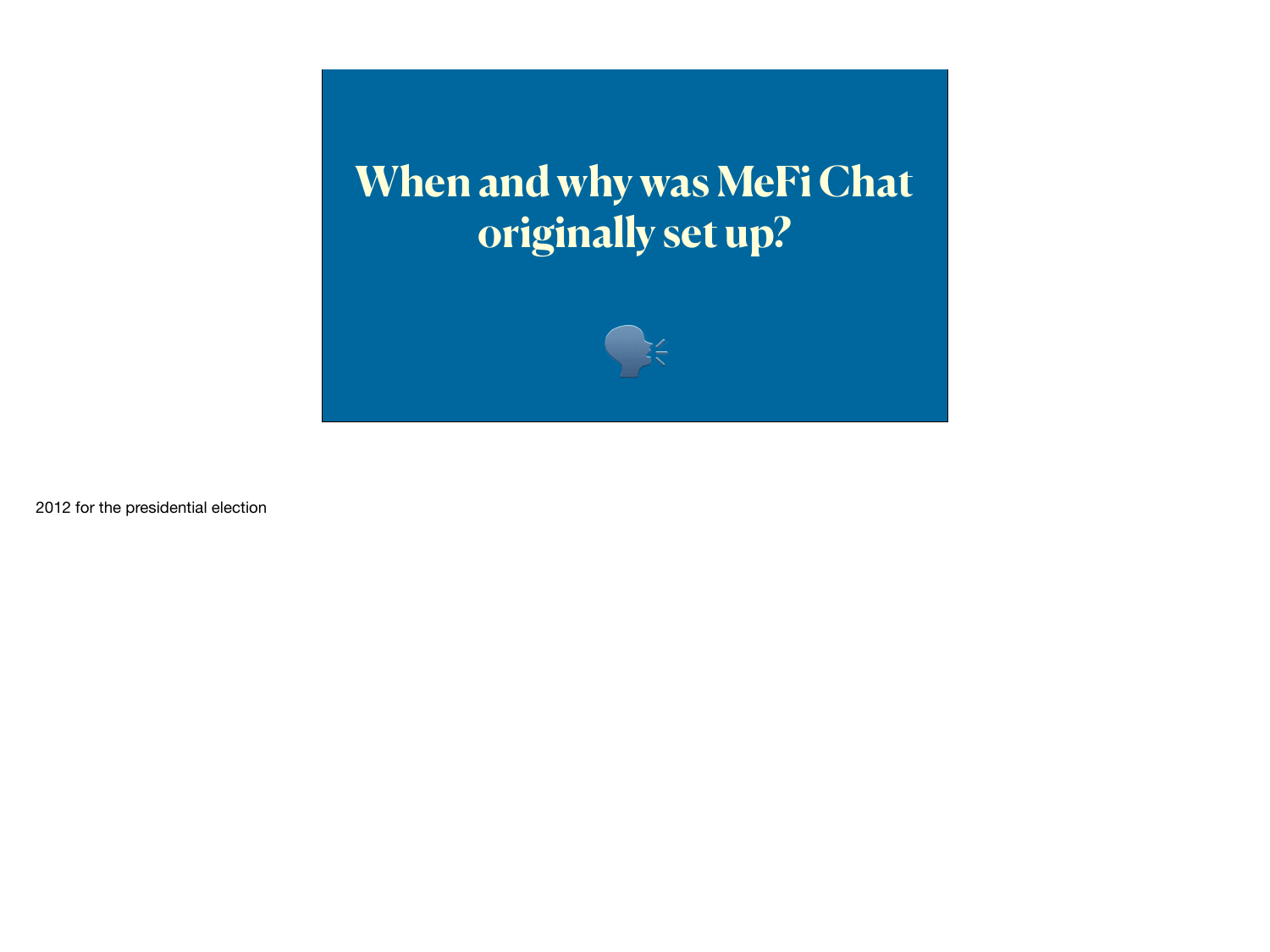**Put these subsections in order by the date they appeared on the site: IRL, FanFare, Projects, Jobs, Music**



Music (2003 & 2006), Projects (2005), Jobs (2006), IRL (2010), FanFare (2014)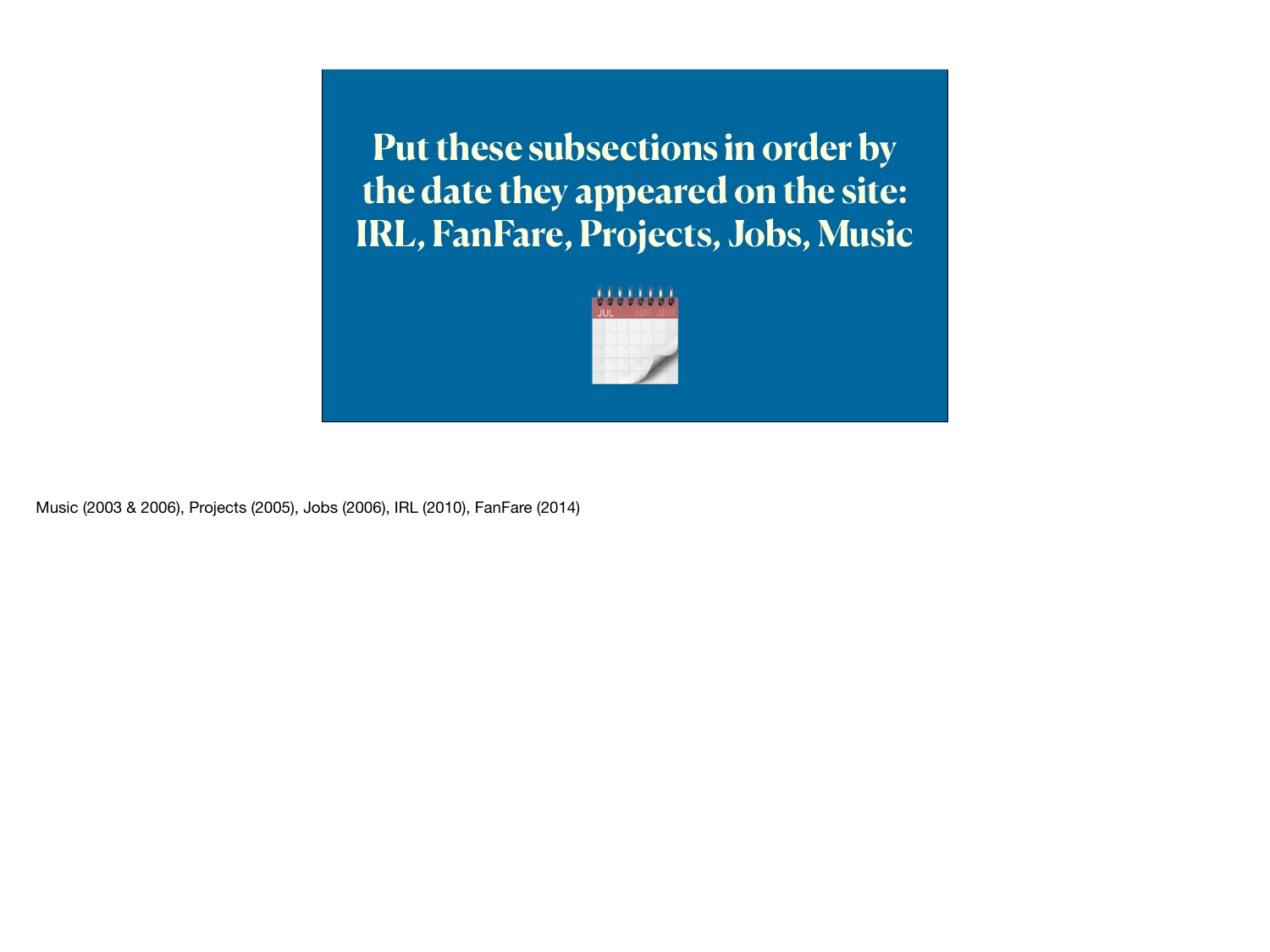**In 2019 many MeFites celebrated the 10th anniversary of an earlier event when someone made another person their contact. This was called The Great \_\_\_\_\_\_\_\_\_\_\_\_ ?**



Enspousening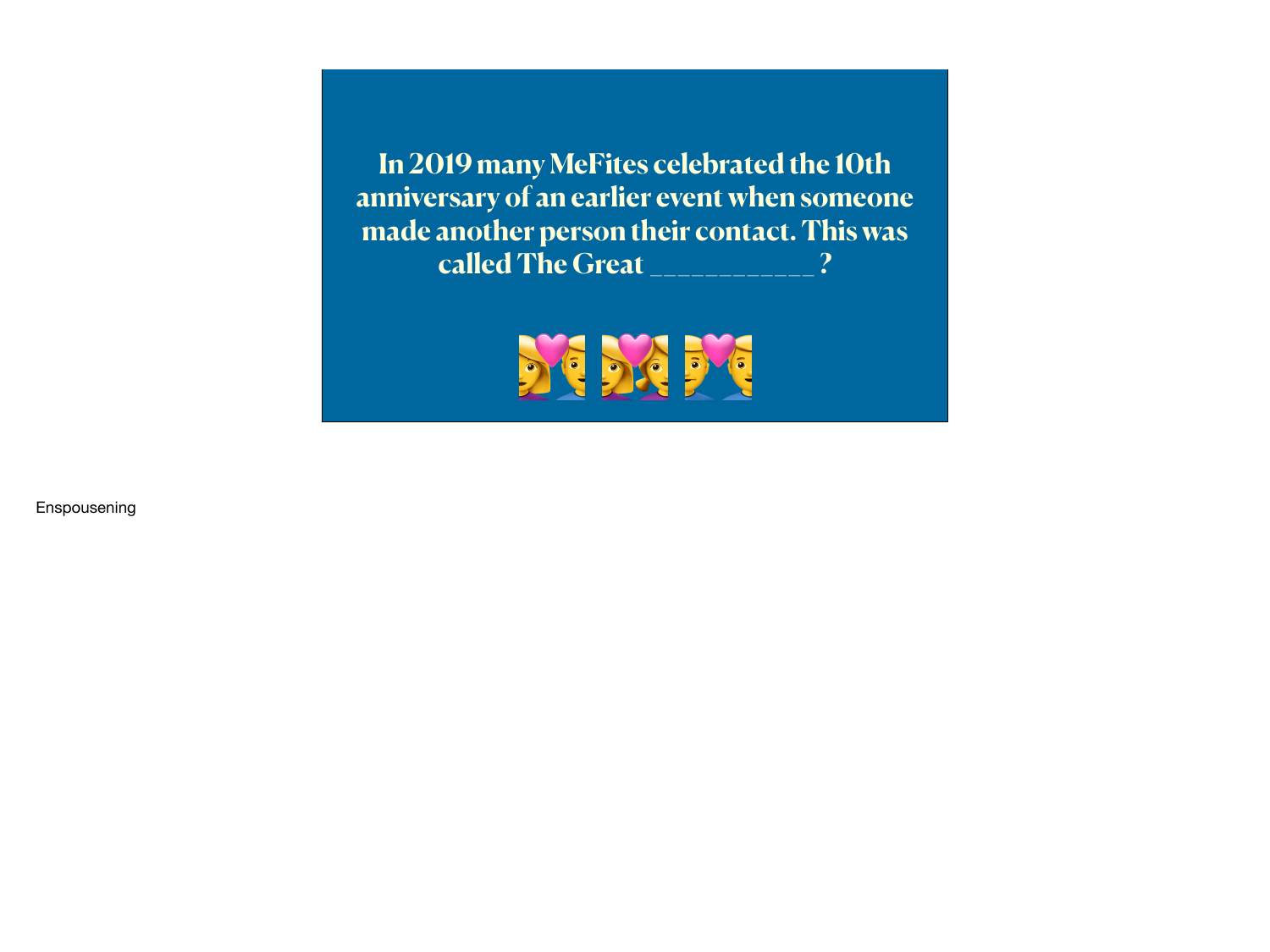**2019 also saw an April 1**  implementation of a **petting zoo?**



crouton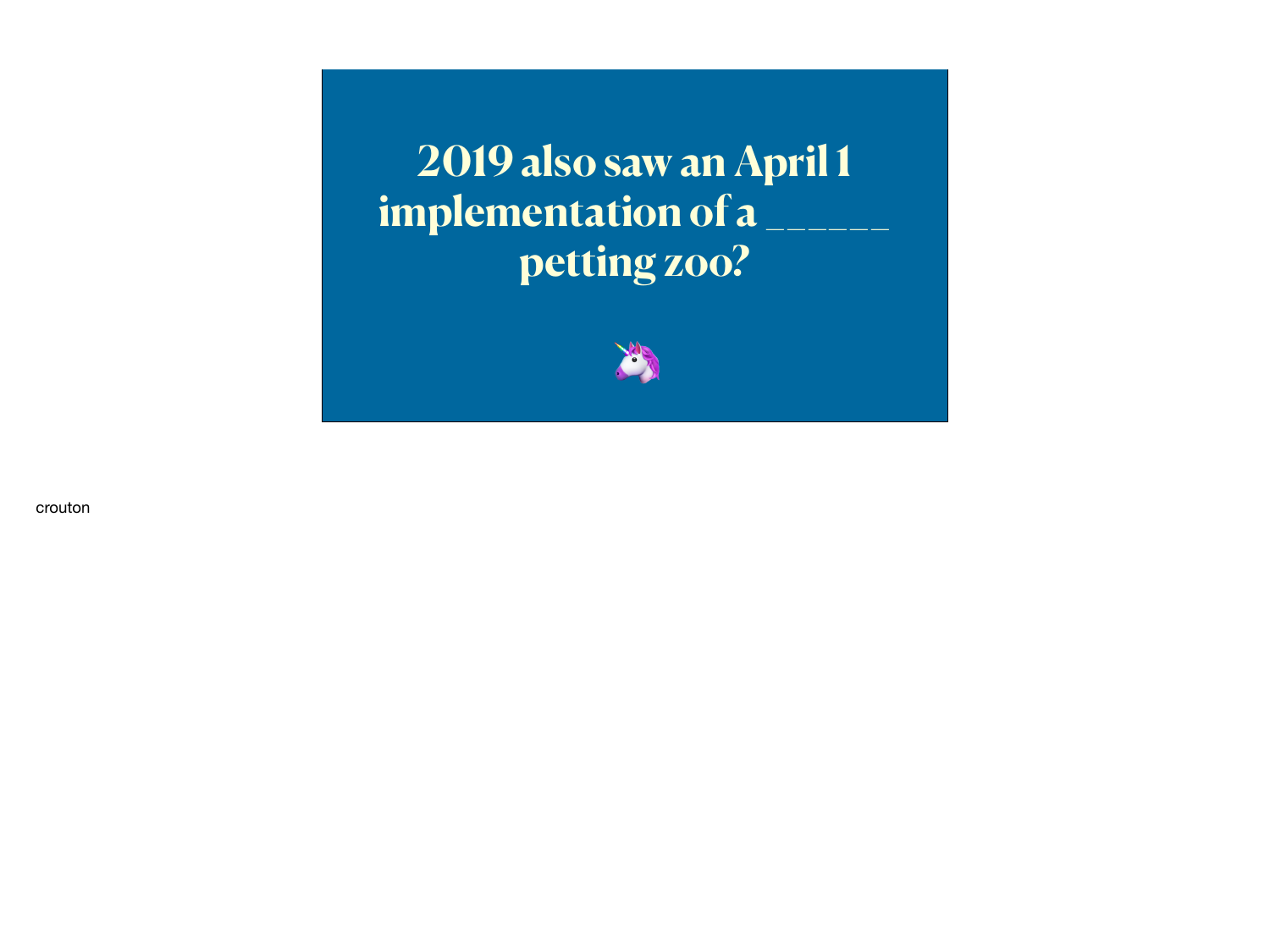**Speaking of animals, what internet protocol started in 1991 can** *still* **be used to browse MetaFilter?**



Gopher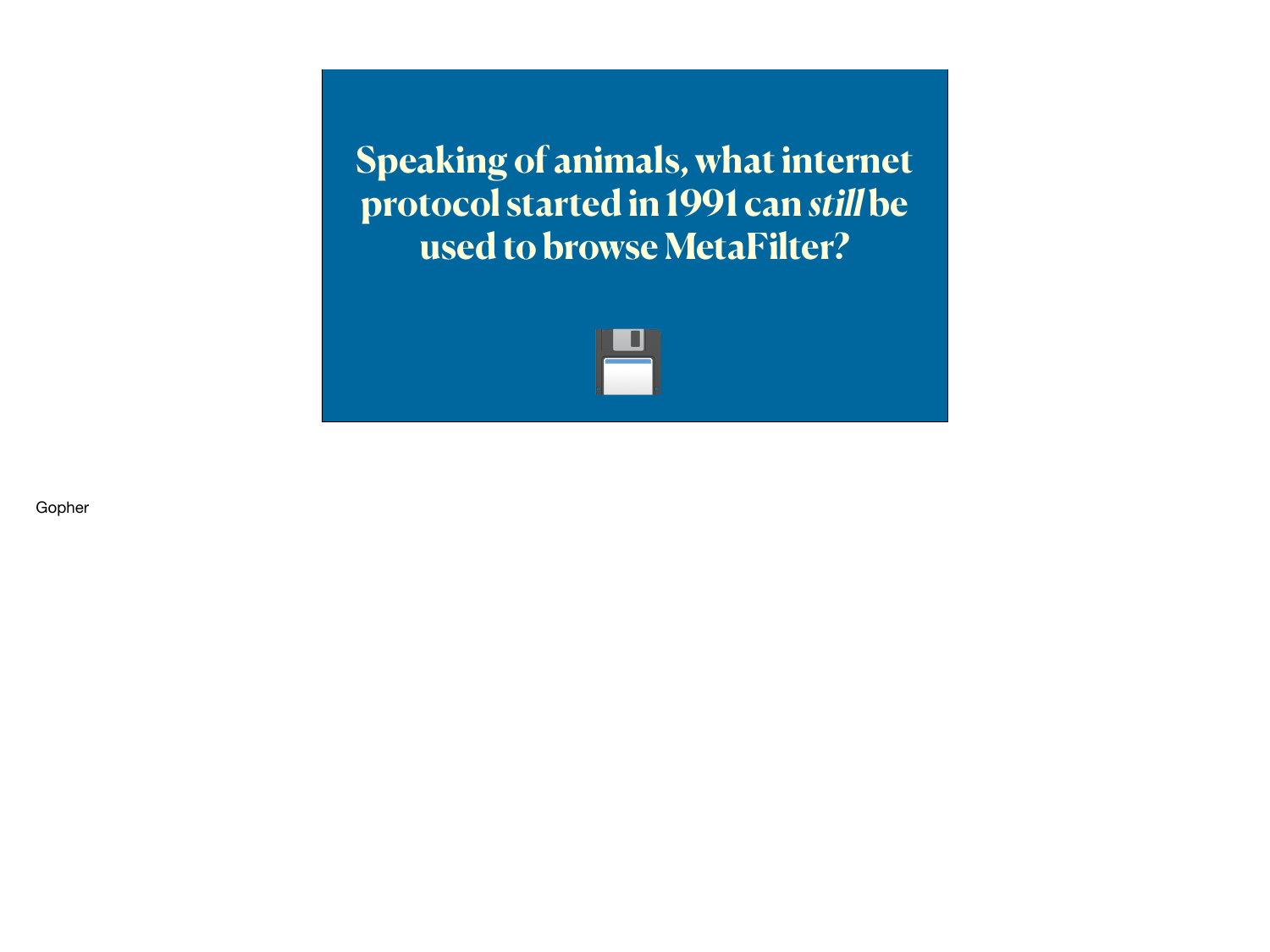**Once you've signed up, MetaFilter is free, but sometimes users will request a \_\_\_ tax for certain uses of AskMe.**



**PET**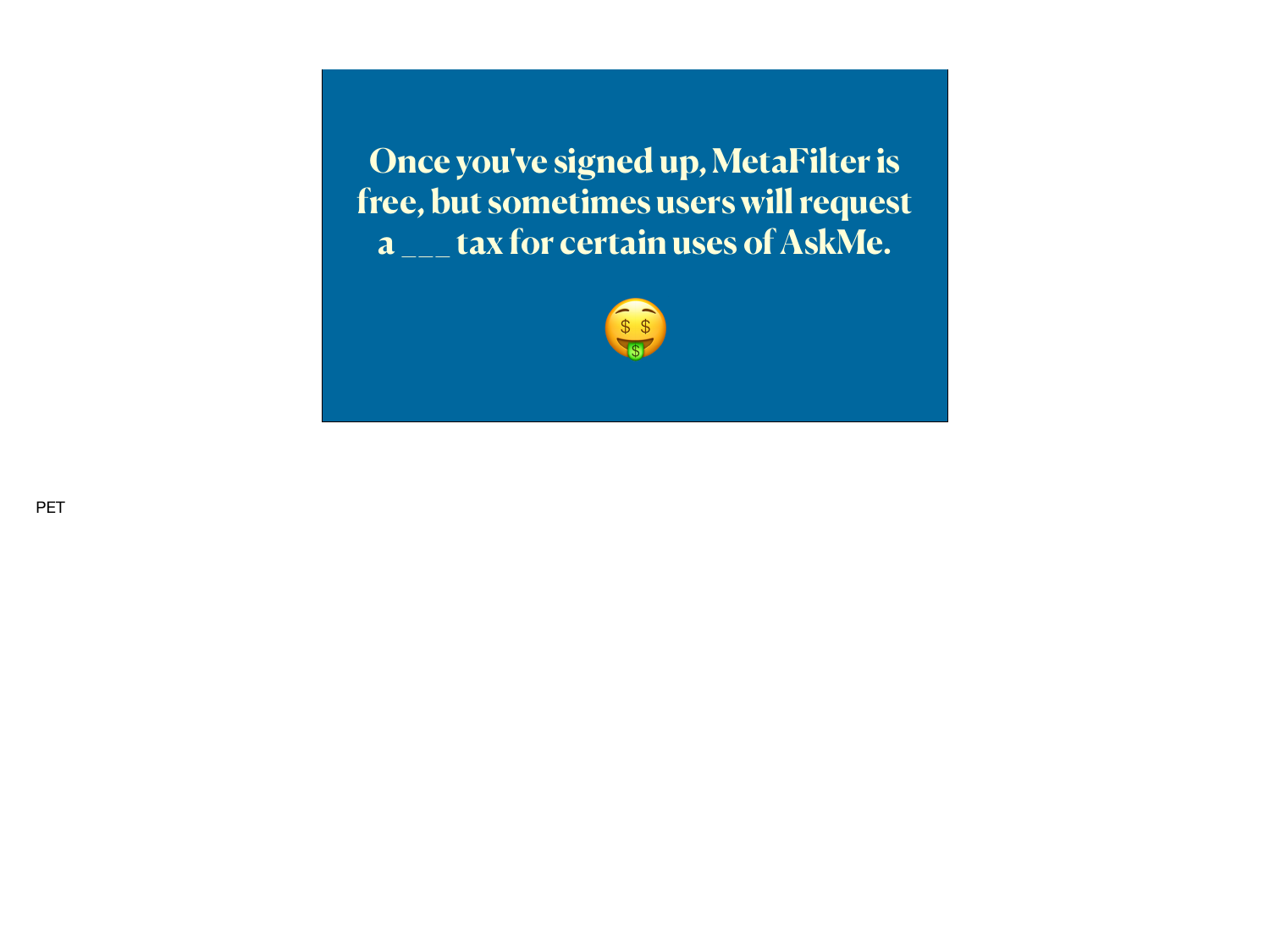**The section of the MeFiWiki with links to mental health support resources is called what?**



**ThereIsHelp**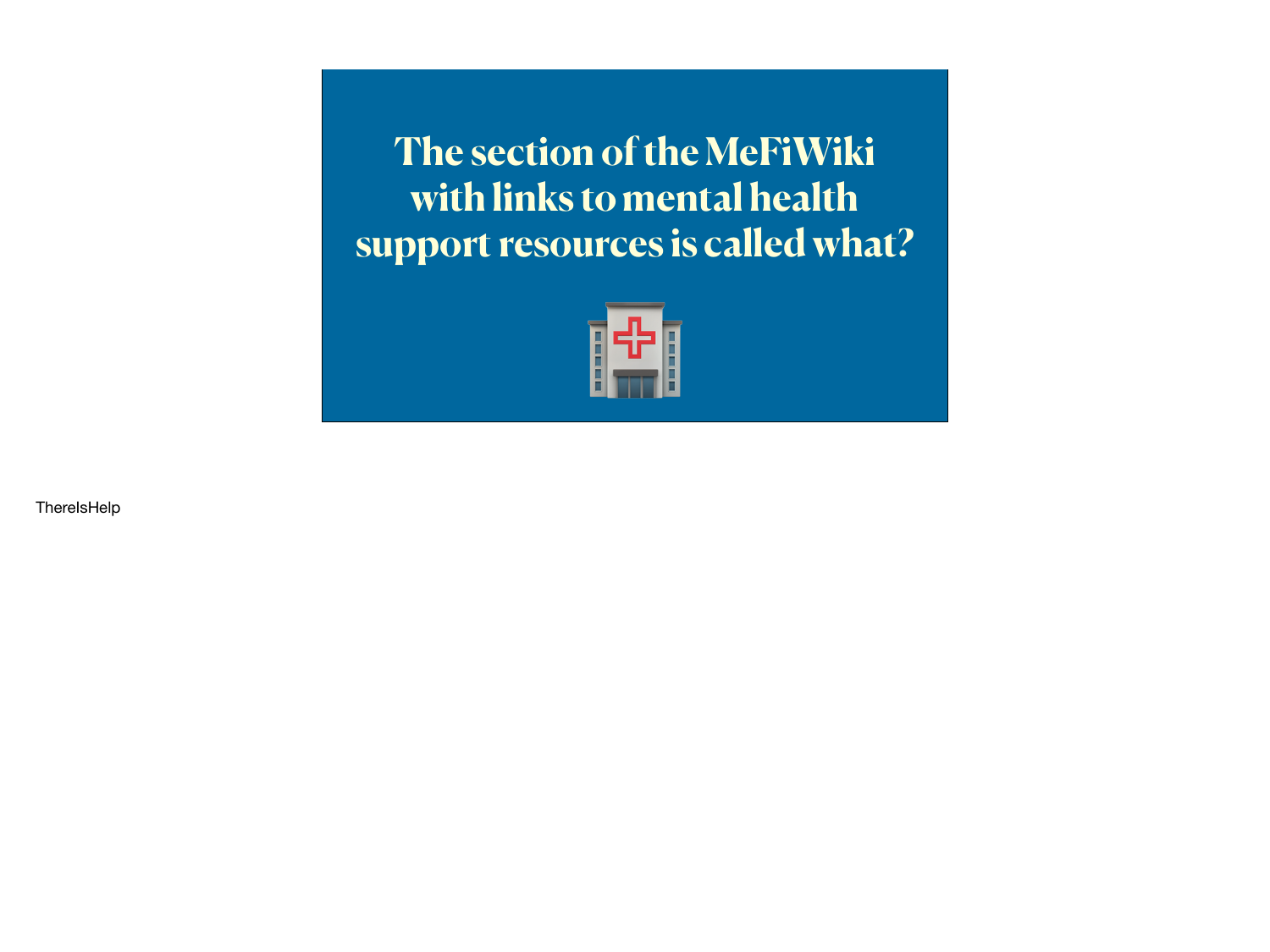**This coloring adventure was part of what 2017 roleplaying game?** 

## Coloring adventure!

Add your presental weak to this artists rendering of<br>a brave vartier and her musty realisemance facing<br>contradier manifestation of 40 browl, the dread<br>over the Olei God of Strusten.



Faves & Flags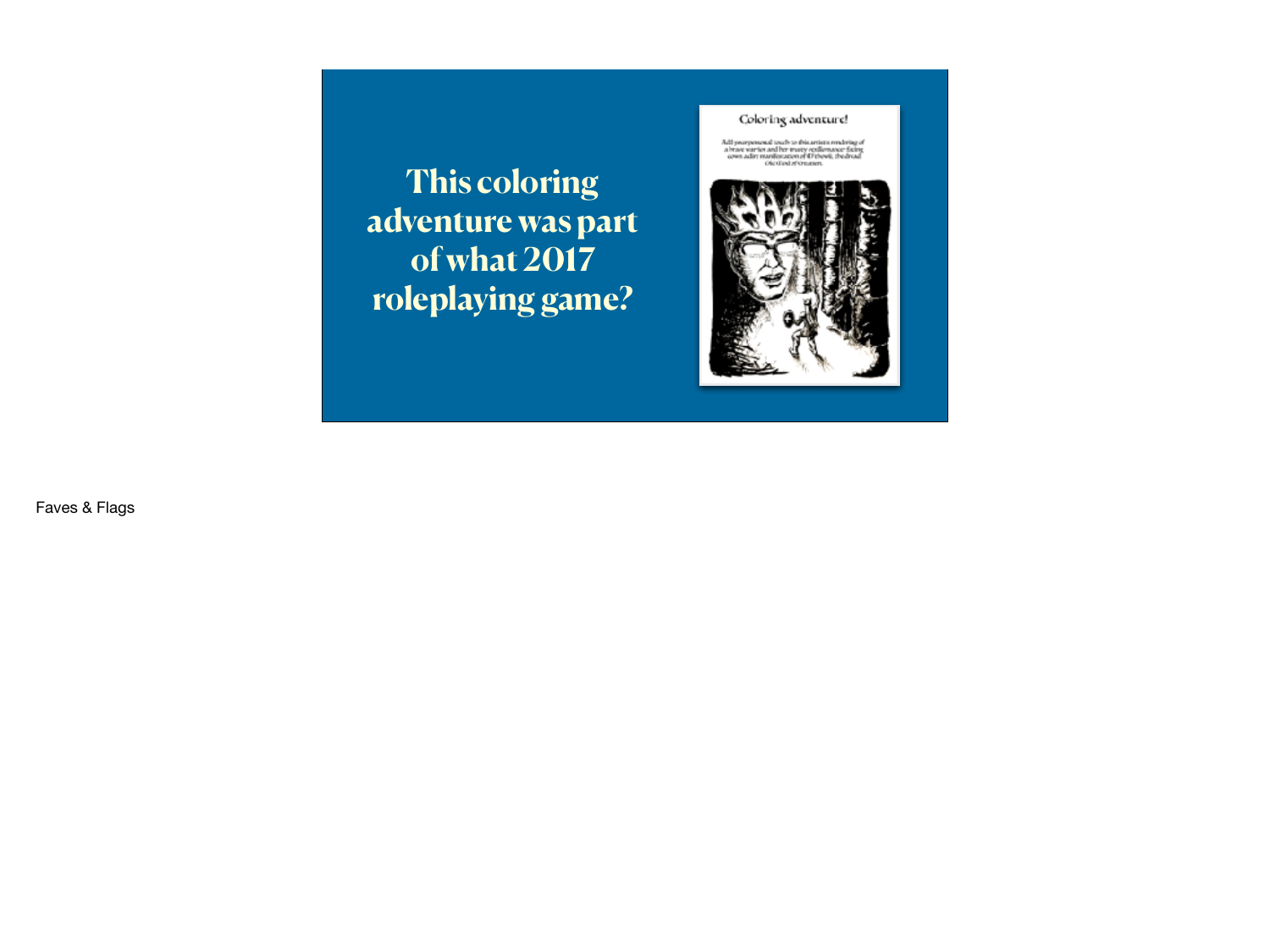**LACKS AD COPY is an anagram for what MeFi Annual Holiday?**



CAPS LOCK DAY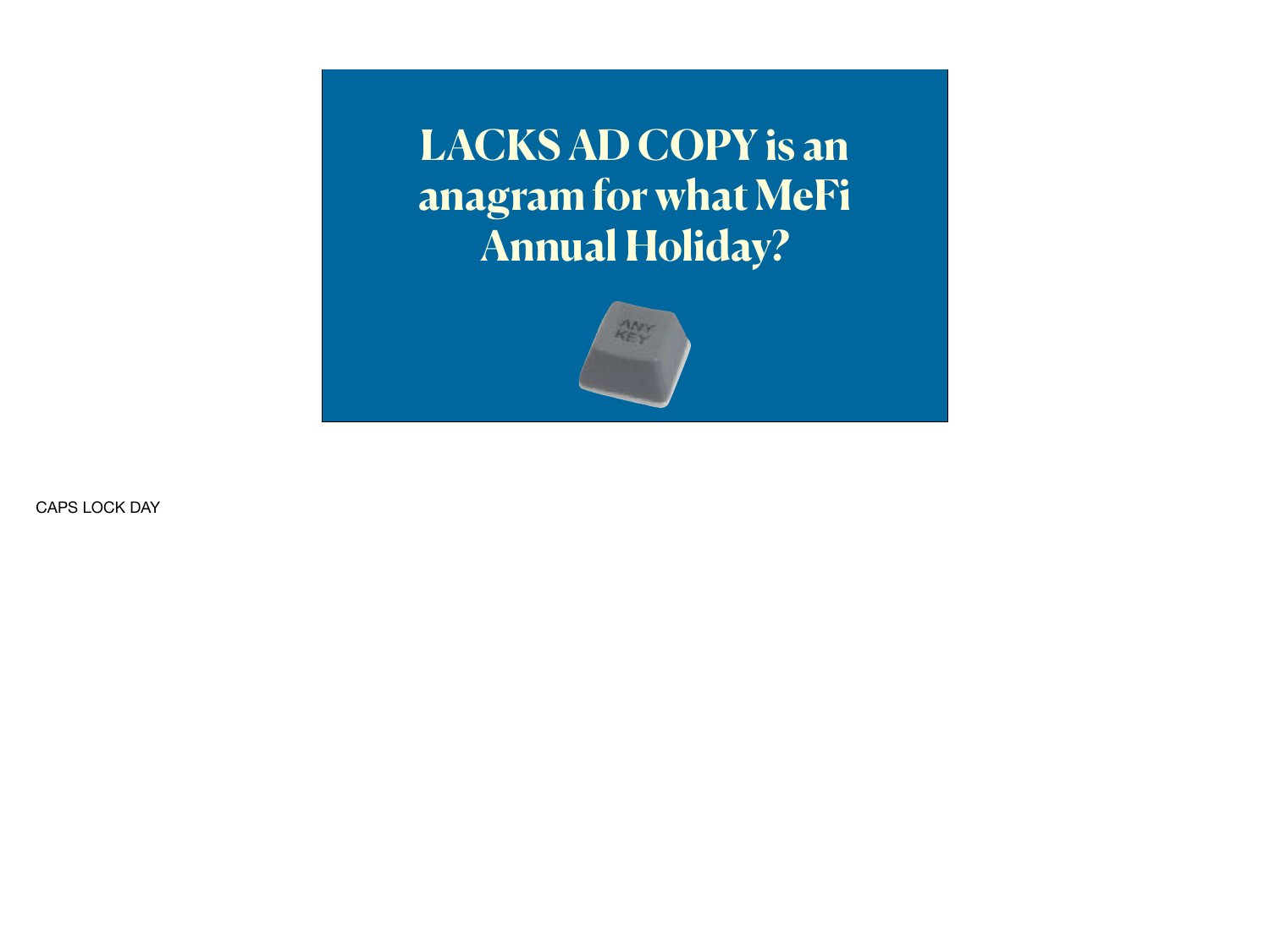**When a MeFite makes a post or comment that seems to resonate meaningfully and amusingly with their username, it is called what?**



Eponysterical